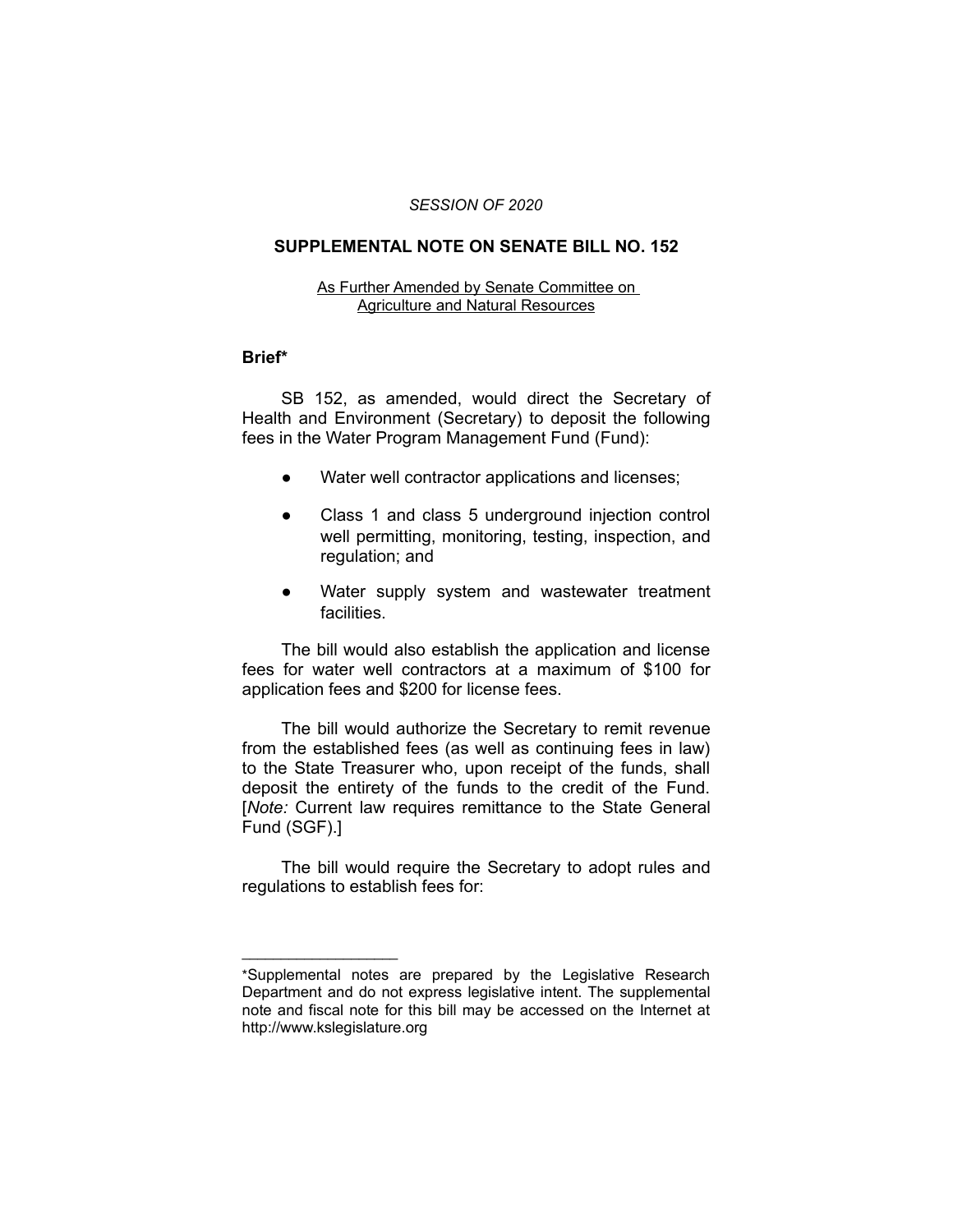- The permitting, monitoring, testing, inspecting, and regulating of class 1 underground injection control wells not to exceed the following, but would require the Secretary to allow for a reduction in such fees for facilities already subject to these fees:
	- \$6,500 per active, hazardous waste injection well;
	- \$4,500 per active, non-hazardous waste injection well; or
	- \$1,000 per any hazardous or non-hazardous waste injection well in monitoring or inactive status;
- The permitting, monitoring, testing, inspecting, and regulating of class 5 underground injection wells not to exceed \$2,000 per well; and
- Applications for licenses for individual well operators in Kansas not to exceed \$125.

# **Background**

The bill was introduced in the 2019 Legislative Session in the Senate Committee on Agriculture and Natural Resources at the request of Senator Taylor on behalf of the Kansas Department of Health and Environment (KDHE).

In the 2019 Senate Committee hearing on February 19, 2019, a representative of the KDHE testified as a proponent. The representative testified that the bill does not establish fees, but gives KDHE the authority to establish fees and redirects fees from the SGF to KDHE fee funds. A representative of ONEOK, Inc., provided neutral testimony. No opponent testimony was provided.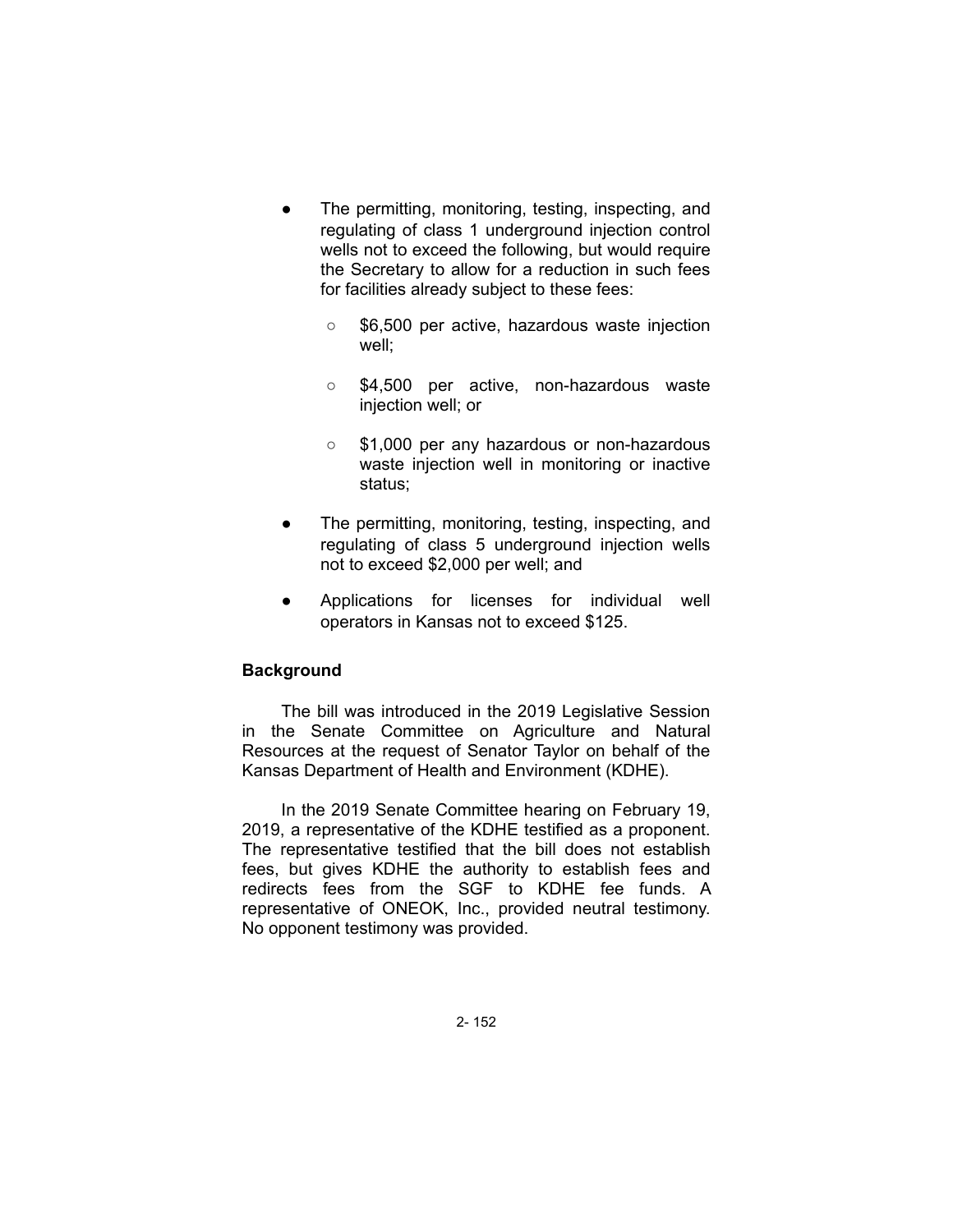The 2019 Senate Committee amended the bill to permit KDHE to establish fees for the permitting, monitoring, testing, inspecting, and regulating of class 1 underground injection control wells not to exceed \$400, except for the per facility fee which could not exceed \$4,000. In addition, the Committee amended the bill to authorize KDHE to establish fees for individual well operators at a maximum of \$125 per year. The Committee also amended the bill to establish a cap of the water well contractor license fee at a maximum of \$100.

After the 2019 Senate Committee recommended the bill be passed as amended, the bill was re-referred to the Senate Committee.

In the 2020 Senate Committee hearing on January 29, 2020, a representative of the KDHE testified as a proponent. The representative testified that there were two main concerns from the 2019 bill as amended: the fee caps should remain the same and there should be a discount of fees for those facilities and operators that are already contributing to the Fund. He stated the amendments to the 2020 bill (adopted by the 2020 Senate Committee) addressed both of those concerns. A representative of ONEOAK, Inc., also testified as a proponent. No neutral or opponent testimony was provided.

The 2020 Senate Committee further amended the bill as follows:

- Added fees for class 5 injection wells (the 2019 Senate Committee only included fees for class 1 injection wells);
- Removed the 2019 Senate Committee's maximum fee of \$400 for class 1 underground injection wells and \$4,000 for facility fees and replaced the fee caps with a fee schedule (\$6,500 per active, hazardous waste injection well; \$4,500 per active, non-hazardous waste injection well; or \$1,000 per